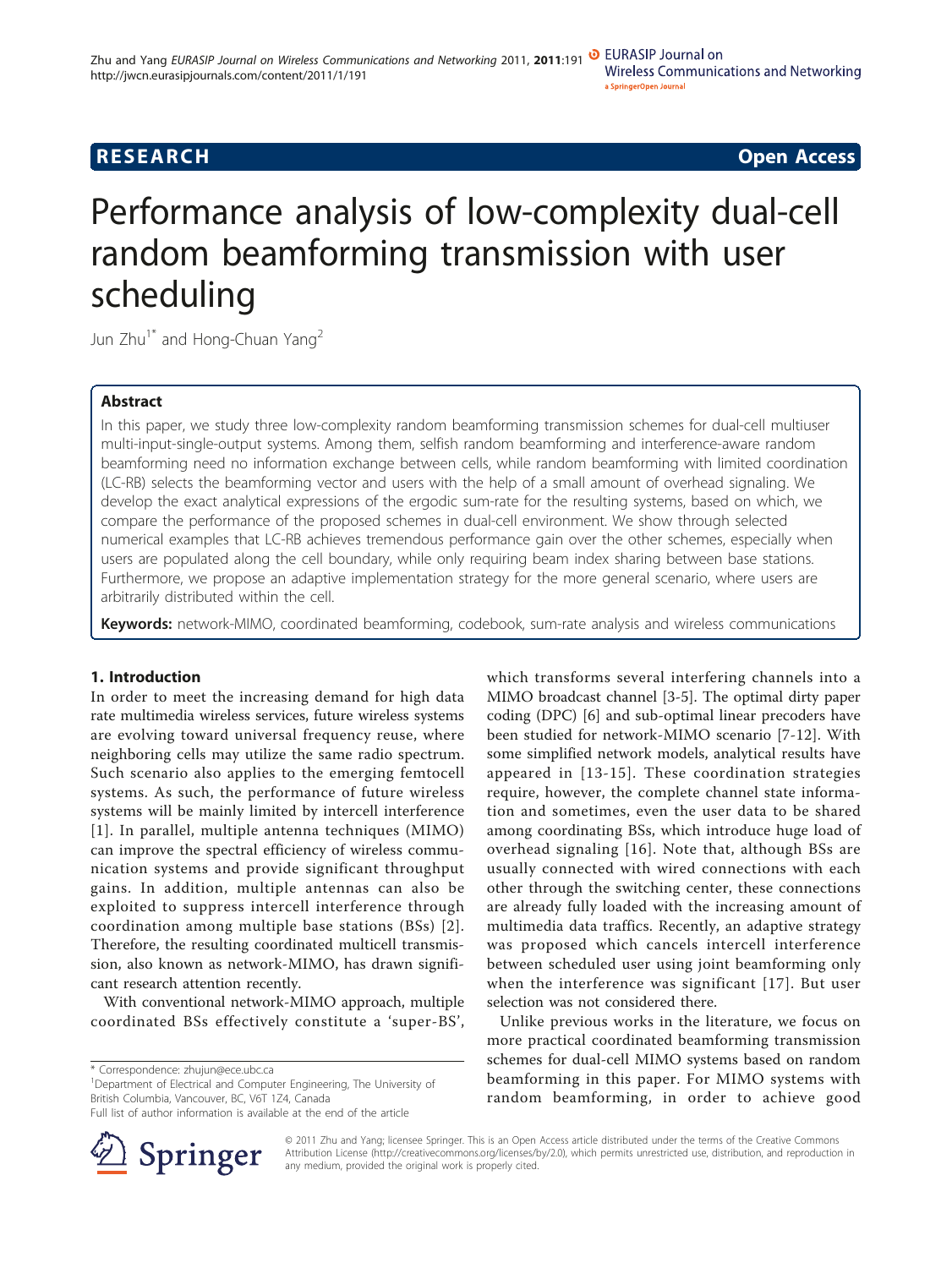performance, proper user selection is essential. That also applies to coordinated beamforming transmission. To limit the amount of overhead signal between BSs and minimize the additional burden to the back haul connections, we consider the user selection schemes that exchange no or limited amount of control information to achieve coordinated beamforming. Specifically, we present and study selfish random beamforming (SRB), interference-aware random beamforming (IA-RB), both of which require no information exchange between cells, and random beamforming with limited coordination (LC-RB), where only the selected beam index is shared among BSs. We would like to point out that some of these schemes have already been discussed in certain standard activities, such as 3GPP framework [[18\]](#page-10-0). Instead of asymptotic analysis according to most of the literature, which assumes that the number of users is very large, our contribution is to accurately quantify their performance through statistical analysis. We firstly derive the exact analytical expression for the sum-rate of the resulting systems assuming that all the users are located along the cell boundary and average intercell interference power at mobile users can be considered approximately identical. Selected numerical examples show that LC-RB can offer significant sum-rate capacity gain with low system complexity. During the sum-rate performance analysis, we develop the exact statistics of users' SINRs based on some new statistic results of projection norm squares, which can be broadly applied into the performance analysis of other related systems.

We then extend the study to the more practical scenario, where the users are randomly distributed within the whole cell, and average intercell interference power can no longer be regarded as identical, due to the different distances from the neighboring BS to the users. In this case, we propose an adaptive coordinated beamforming scheme and evaluate its performance and complexity. Specifically, the BS can decide whether to perform LC-RB to mitigate the intercell interference, or just to perform SRB, based on the distance information gathered from the mobile users. Note that our scheme differs from the adaptive scheme in [\[17](#page-10-0)] in that we consider user selection in each cell. Selected numerical examples show that LC-RB can offer significant sumrate capacity gain with low system complexity.

The rest of the paper is organized as follows. In the next section, the system and channel models are introduced. Section 3 presents the proposed transmission strategies. The sum-rate performance analysis of the proposed systems is given in Section 4 (for identical interference power case) and in Section 5 (for non-identical interference power case). In Section 6, we investigate the adaptive implementation strategy for the general case. The paper concludes in Section 7. This paper generalizes the conference version in [[19\]](#page-10-0) by considering the analysis of all three schemes and extending the design to non-identical interference power case.

### 2. System and channel models

The system under consideration as shown in Figure [1](#page-2-0) consists two base stations, utilizing the same radio spectrum to serve their selected users. Both base stations are equipped with  $N$  antennas, which facilitates beamforming transmission, whereas each user has only a single receive antenna due to its size or complexity constraint. The work in this paper relies on the fundamental assumption that only one user in each cell is served in each time slot. The general multi-user scheduling per cell case will be included in the future work. The user set in cell 1 is denoted by  $\mathcal{I} = \{1, 2, ..., i, ..., K_1\}$ , and that in cell 2 by  $J = \{1, 2, ..., j, ..., K_2\}$ . The channel vectors are defined as following,

 $\mathbf{h}_{1i}$  is the  $N \times 1$  channel vector from the base station 1 to the *i*th user in cell 1, i.e.  $i \in \mathcal{I}$ .

 $h_{2i}$  is the  $N \times 1$  channel vector from the base station 2 to the *i*th user in cell 1, i.e.  $i \in \mathcal{I}$ .

 $\mathbf{h}_{1i}$  is the  $N \times 1$  channel vector from the base station 1 to the *j*th user in cell 2, i.e.  $j \in \mathcal{J}$ .

 $h_{2i}$  is the  $N \times 1$  channel vector from the base station 2 to the *j*th user in cell 2, i.e.  $j \in \mathcal{J}$ .

We assume that, with proper power control mechanism, the users experience homogeneous Rayleigh fading with respect to their target BS. Thus, each component of  $h_{1i}$  and  $h_{2i}$  is modeled as independent and identically distributed (i.i.d) complex Gaussian random variables with zero mean and unit variance. When mobile users are randomly populated in their specific cell coverage area, the average received interference power is dynamic, due to the various distances from the neighboring BS to the users. Each component of the interference channel vector  $h_{1j}$  and  $h_{2i}$  is modeled as independent complex Gaussian random variables with zero mean and variance  $\delta_i$ (resp.  $\delta_i$ ) with respect to user j (resp.  $i$ ). As will be seen in later section, we will focus mostly on the interference channel from  $BS<sub>2</sub>$  to the selected user in cell 1, denoted by  $h_{2i^*}$  . We assume that each component of  $h_{2i^*}$  is modeled as i.i.d. complex Gaussian random variables with zero mean and a common variance  $\delta_{i^*}$ . For the special case that the mobile users are distributed along the cell boundary, and thus all the users have approximately the same distance with the neighboring BS, we can assume each component of  $\mathbf{h}_{1j}$  and  $\mathbf{h}_{2i}$  is modeled as i.i.d. complex Gaussian random variable with zero mean and variance  $\delta$ , i.e.  $\delta_i = \delta_j$  $=$   $\delta$  for all *i* and *j*.

We assume that each base station employs a codebookbased random beamforming strategy to serve one selected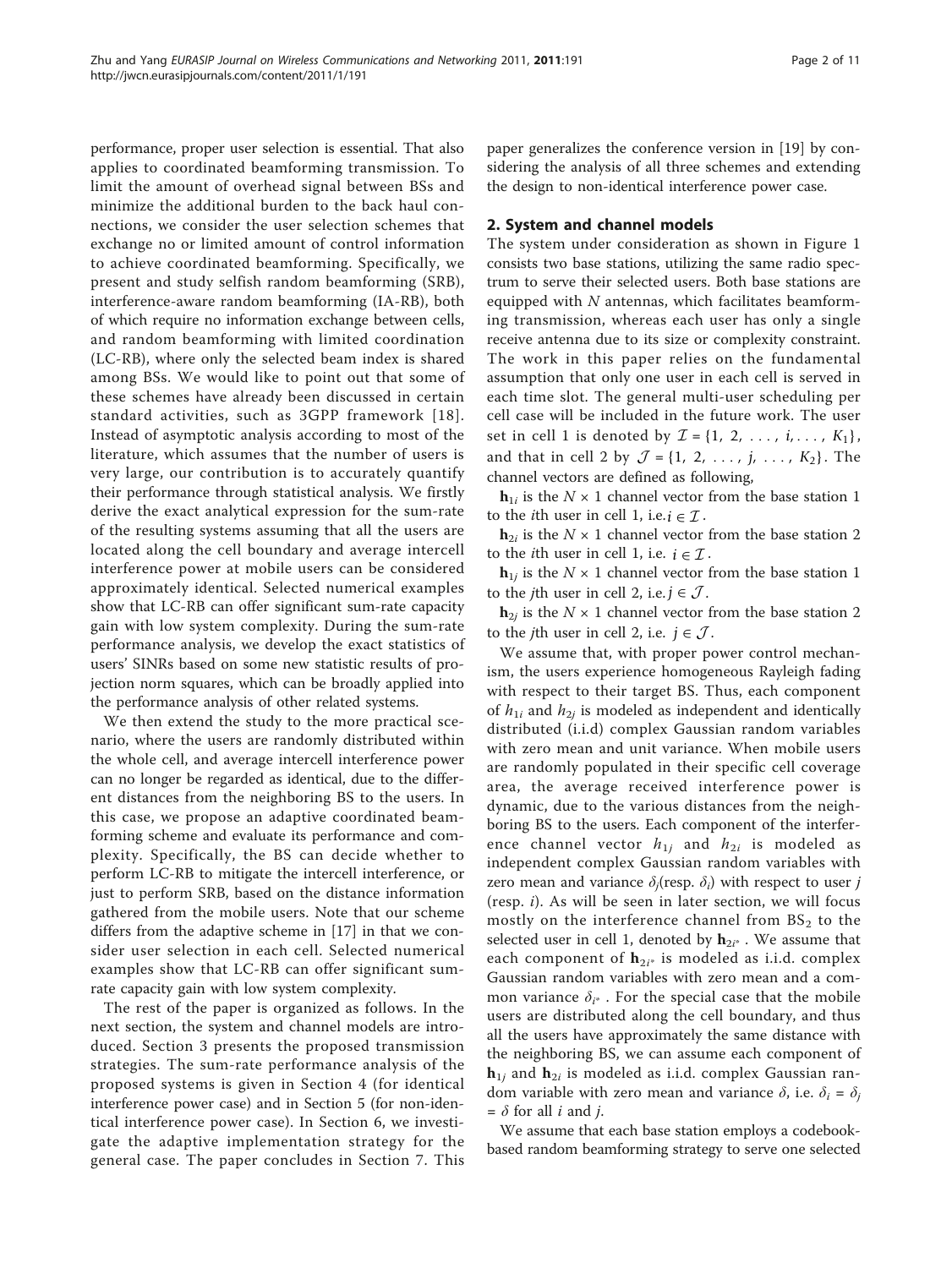<span id="page-2-0"></span>

user in its coverage area.<sup>1</sup> The codebook is assumed to consist of  $B$  unit-norm vectors of length  $N$ , randomly generated from an isotropic distribution [[20\]](#page-10-0). With their wired connection to the switching center, the BSs can exchange a limited amount of control information for coordinated beamforming transmission. Specifically, the BS can communicate the utilized beamforming vectors to each other and to the users using the index of the codebook. Assume that the channel keeps constant in a feedback cycle. With the proper design of the beamforming vectors and user selection, the inter-cell interference can be controlled. The specific design and selection scheme proposed in this work will be discussed in the following secions. For the multitransmit antenna case under consideration, the received signal at the ith user in cell 1 and jth user in cell 2 can be written as

$$
\gamma_i = \sqrt{P_1} \mathbf{h}_{1i}^T \mathbf{w}_1 s_1 + \sqrt{P_2} \mathbf{h}_{2i}^T \mathbf{w}_2 s_2 + n_i, i \in \mathcal{I},
$$
  
\n
$$
\gamma_j = \sqrt{P_2} \mathbf{h}_{2j}^T \mathbf{w}_2 s_2 + \sqrt{P_1} \mathbf{h}_{1j}^T \mathbf{w}_1 s_1 + n_j, j \in \mathcal{J}.
$$
\n(1)

respectively, where  $s_i(i = 1, 2)$  are data symbols to selected users and  $w_i(i = 1, 2)$  are the corresponding beamforming vectors. We generally have  $||\mathbf{w}_i||^2 = 1$ ,  $i =$ 1, 2.  $P_1$  and  $P_2$  are the corresponding transmit powers for cell 1 and 2,  $n_i$  and  $n_j$  are the additive Gaussian noise.

#### 3. Transmission strategies

In this section, we present the fundamental principles and the mode of operations of several reducedcomplexity dual-cell beamforming transmission strategies. For analytical tractability, we focus on dual-cell scenario.

#### 3.1. Selfish random beamforming (SRB)

This scheme assumes that the system is completely unaware of the intercell interference.  $BS_1$  and  $BS_2$  just perform the conventional random beamforming separately.  $BS_1$  (resp.  $BS_2$ ) randomly selects a vector, denoted by  $w_1$ (resp.  $w_2$ ) from its codebook as beamforming vector and transmits a pilot symbol with this vector. Every user in the coverage area of  $BS_1$  (resp.  $BS_2$ ) will estimate and feed back its received signal-to-noise ratio (SNR), which will be proportional the projection power of users channel vector on to the beamforming direction, i.e.  $|\mathbf{h}_{1i}^T \mathbf{w}_1|^2$ (resp. $|\mathbf{h}_{2j}^T \mathbf{w}_2|^2$ ). Note that users will not need to estimate its channel vector in this process and each only needs to feed back a real number for user selection.  $BS<sub>1</sub>$  (resp.  $BS<sub>2</sub>$ ) will select the user achieving the largest SNR among all users, i.e. user  $i^*$  (resp.  $j^*$ ), where  $i^* = \arg \max_i |\mathbf{h}_{1i}^T \mathbf{w}_1|^2(\text{resp. } j^* = \arg \max_j |\mathbf{h}_{2j}^T \mathbf{w}_2|^2).$  With conventional random beamforming strategy, transmission will then start without any mechanism for controlling the interference from the other base station. Therefore, we can determine the SINRs of the selected users as

$$
\gamma_1 = \frac{P_1 \max_i |\mathbf{h}_{1i}^T \mathbf{w}_1|^2}{P_2 |\mathbf{h}_{2i^*}^T \mathbf{w}_2|^2 + N_0}, \gamma_2 = \frac{P_2 \max_j |\mathbf{h}_{2j}^T \mathbf{w}_2|^2}{P_1 |\mathbf{h}_{1j^*}^T \mathbf{w}_1|^2 + N_0},
$$
(2)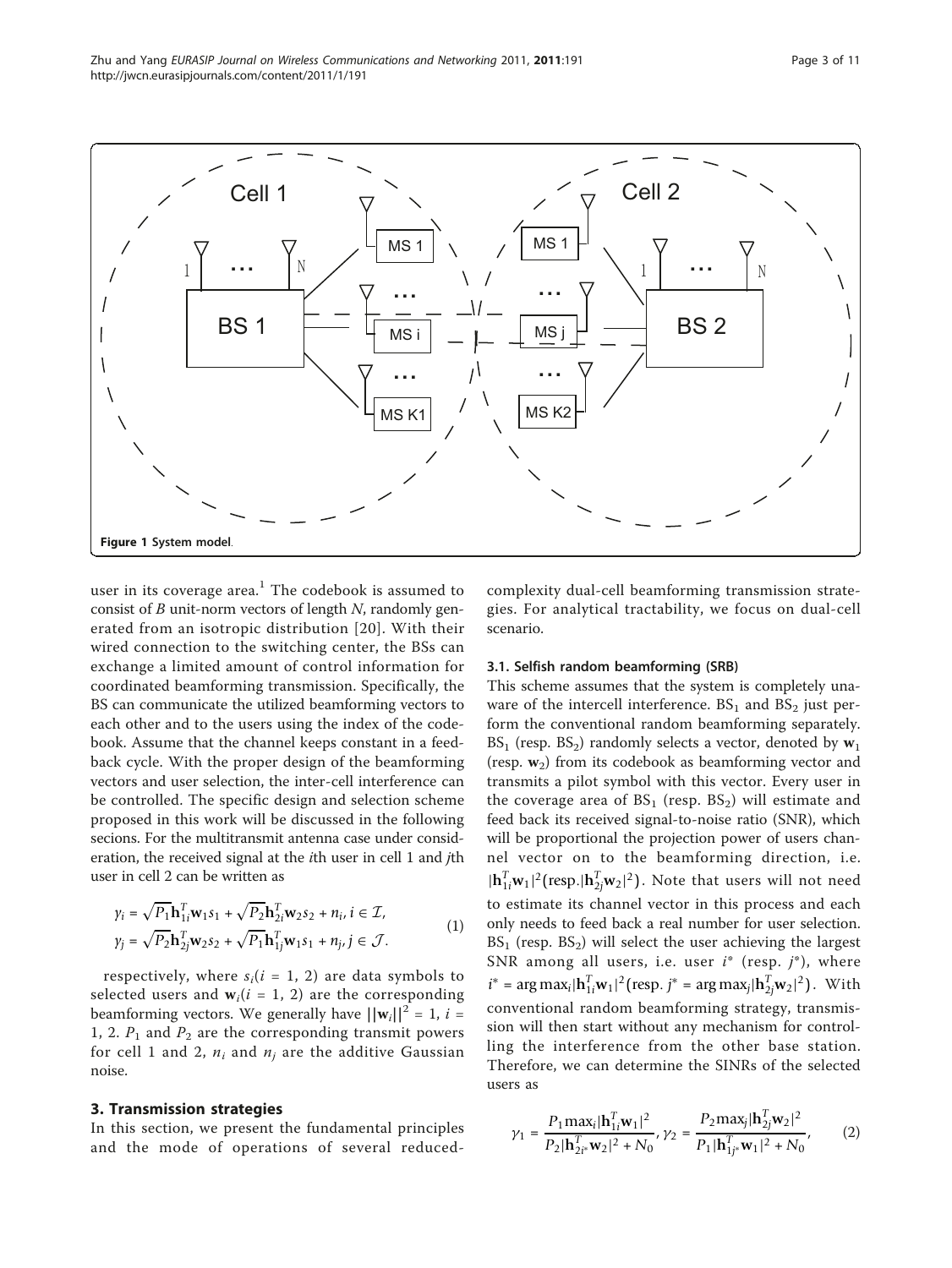where  $N_0$  denotes the Gaussian noise power.

#### 3.2. Interference-aware random beamforming (IA-RB)

The operations of this scheme shares a lot in common with the SRB scheme. The only difference is that every user in the coverage area of  $BS_2$  ( $BS_1$  would follow exactly the same operations) will estimate and feed back its received signal-to-noise and interference ratio (SINR), with signal power proportional to  $|\mathbf{h}_{2j}^T \mathbf{w}_2|^2$  and interference power to  $|\mathbf{h}_{1j}^T \mathbf{w}_1|^2$ . Specifically, the SINR of the *j*th user in the  $BS_2$ 's coverage is given by

$$
\gamma_{2,j} = \frac{P_2 |\mathbf{h}_{2j}^{\mathrm{T}} \mathbf{w}_2|^2}{P_1 |\mathbf{h}_{1j}^{\mathrm{T}} \mathbf{w}_1|^2 + N_0}.
$$
\n(3)

Then, the BSs will select the user that achieves the largest SINR. Note that as long as the two BSs do not transmit their pilot symbols simultaneously, the users will not need to estimate their channel vectors to determine SINR. Again each user will only feed back a real number for user selection. And the achieved SINRs of the two selected users can be presented as

$$
\gamma_1 = \max_i \left( \frac{P_1 \left| \mathbf{h}_{1i}^T \mathbf{w}_1 \right|^2}{P_2 \left| \mathbf{h}_{2i}^T \mathbf{w}_2 \right|^2 + N_0} \right), \ \gamma_2 = \max_j \left( \frac{P_2 \left| \mathbf{h}_{2j}^T \mathbf{w}_2 \right|^2}{P_1 \left| \mathbf{h}_{1j}^T \mathbf{w}_1 \right|^2 + N_0} \right). \tag{4}
$$

3.3. Random beamforming with limited coordination (LC-RB) The scheme differs from SRB and IA-RB as it achieves coordinated beamforming transmission with limited overhead signaling. Without loss of generality, we assume that  $BS<sub>1</sub>$  starts its user selection for beamforming transmission first. In particular,  $BS<sub>1</sub>$  performs exactly the same as SRB to complete the beam and user selection for first cell.

The selected user by  $BS_1$ , referred as user  $i^*$ , will estimate its MISO channel from the interfering base station  $BS_2$ , denoted by  $h_{2i^*}$ . With this channel state information, user  $i^*$  will determine the beamforming vector that leads to the smallest amount of interference to itself and should be used by  $BS_2$ , and feed its index back. Mathematically speaking, the beamforming vector  $w_2$  should satisfy  $|\mathbf{h}_{2i^*}^T \mathbf{w}_2|^2 = \min_l |\mathbf{h}_{2i^*}^T \mathbf{w}_l|^2$ .

 $BS<sub>1</sub>$  will inform  $BS<sub>2</sub>$  the desired beamforming vector to use through the wired backhaul connection.  $BS<sub>2</sub>$  will broadcast training symbol using the selected beamforming vector for its own user selection. Every user in the coverage area of  $BS_2$  will estimate and feedback its received SINR.  $BS<sub>2</sub>$  will select the user that achieves the maximum SINR among all users to serve, i.e. user  $j^*$ where  $j^*$  = arg max<sub>i</sub>  $\gamma_{2,i}$ .

Based on the above mode of operation, we can determine the SINRs of the selected users with LC-RB, as

$$
\gamma_1 = \frac{P_1 \max_i |\mathbf{h}_{1i}^T \mathbf{w}_1|^2}{P_2 \min_i |\mathbf{h}_{2i}^T \mathbf{w}_i|^2 + N_0}, \gamma_2 = \max_j \left( \frac{P_2 |\mathbf{h}_{2j}^T \mathbf{w}_2|^2}{P_1 |\mathbf{h}_{1j}^T \mathbf{w}_1|^2 + N_0} \right). (5)
$$

According to the transmission schemes described above, it has been observed that all the strategies can be smoothly extended into the general multi-cell cases. For instance, SRB and IA-RB can be directly applied in multi-cells, due to its non-coordination between BSs. And for LC-RB, all the participating cells can work sequentially in order to complete the scheduling. Indeed, a 3-cell or 7-cell setup will be more practical, however, despite the number of interfering sources and geometric distributions, the strategies keep similar from the interference control perspective.

It is also worth noting that the similar design have been considered in the standard activities for LTE Advanced and IEEE 802.16 m [[21\]](#page-10-0). In this work, we complement those simulation studies of such designs with the exact sum-rate capacity analysis.

## 4. Sum-rate analysis for identical average interference power case

This section provides the sum-rate analysis assuming that the average interference power is identically distributed, i.e.  $\delta_i = \delta_i = \delta$ . Essentially, we consider the scenario that mobile users are distributed along the cell boundary. Meanwhile, the transmitted signal energies for both cells have been defined as  $E_{s1} = P_1T$ ,  $E_{s2}$  $= P_2T$ , in which T denotes the transmit time duration. Notice that in our later work, without loss of generality, we all assume  $P_1 = P_2 = 1$ . That is why all the power term has been dismissed in the later derivations.

#### 4.1. Common analysis

We first present some statistical results on the ordered projection norm squares, which will be broadly applied in the later analysis. Noting that each component of vectors discussed in this section is modeled as i.i.d. complex Gaussian random variable with zero mean and unit variance.

Let us firstly consider the projection norm squares of K independent vectors  $h_i$ ,  $i = 1,..., K$  to a normalized vector **w**, i.e.  $a_i = |\mathbf{h}_i^T \mathbf{w}|^2$ ,  $i = 1, 2,..., K$ . Since  $\mathbf{h}_i$  are independent, and  $a_i$  are i.i.d. chi-square random variable with two degrees of freedom [[22](#page-10-0)]. It follows that the probability density function (PDF) of the lth largest among totally K projection norm square  $a_{l:K} = \text{rank}_{l} \{a_{i}\},$  $i = 1, 2,..., K$  is given, after applying the basic ordered statistic result, by: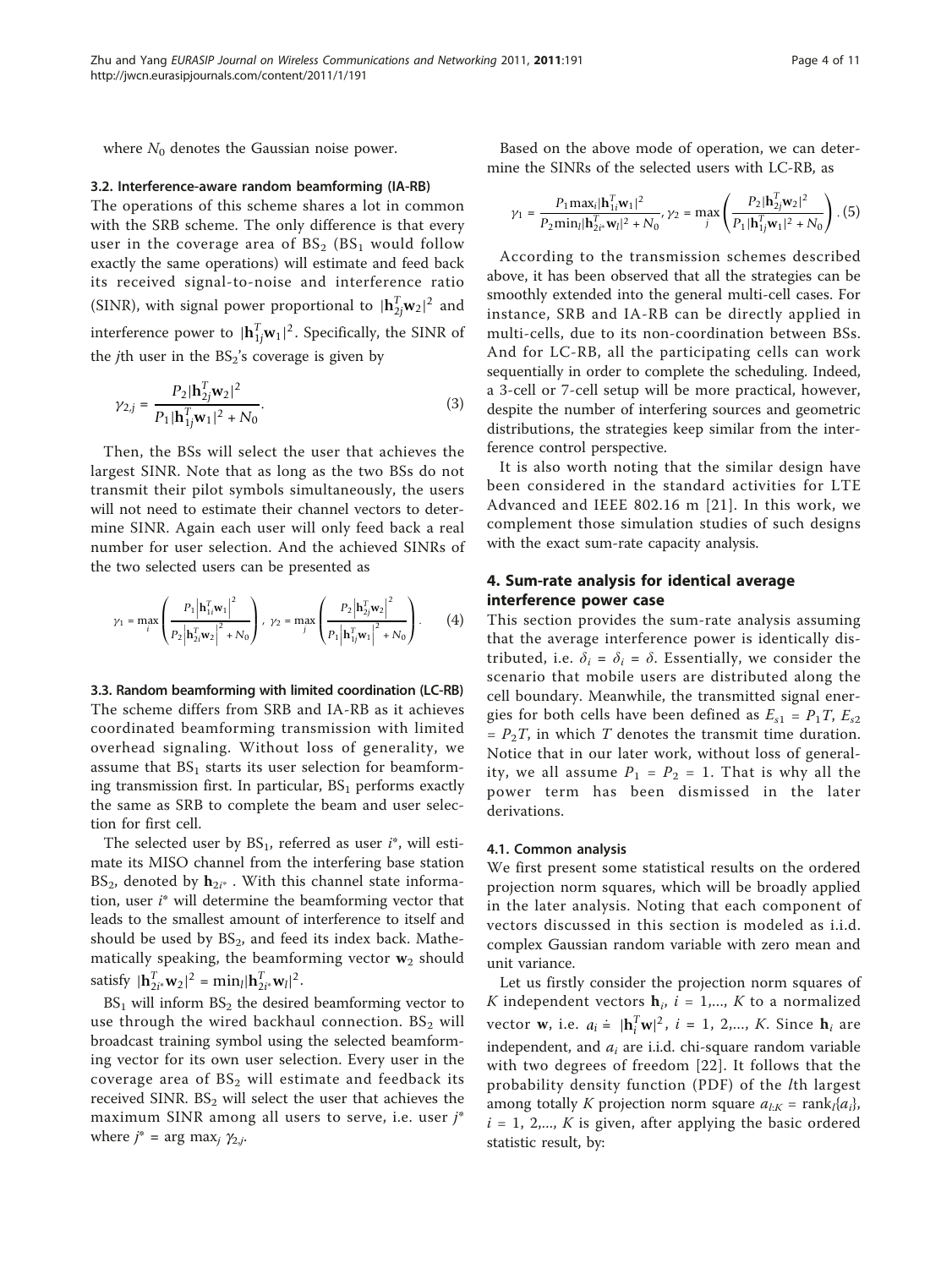$$
f_{a_{kK}}(x) = \frac{K!}{(K-l)!(l-1)!}(1-e^{-x})^{K-l}e^{-lx}, x \ge 0.
$$
 (6)

We now consider the project norm square of vector h onto *B* normalized vectors,  $\mathbf{w}_i$ ,  $j = 1,..., B$ , i.e.  $b_j = |\mathbf{h}^T \mathbf{w}_j|$  $2^2$ ,  $j = 1, 2,..., B$ , and focus again on the *l*th largest one among totally B projection norm square, i.e.  $b_{LB}$ . Since  $w_i$  are not necessarily orthogonal with one another, the projection norm squares no longer constitute a set of independent random variables. To overcome such difficulty, we rewrite  $b_{l:B}$  as

$$
b_{l:B} = \text{rank}_{l} \{ |\frac{\mathbf{h}^{T}}{||\mathbf{h}^{T}||} \mathbf{w}_{j}|^{2} \} \cdot ||\mathbf{h}^{T}||^{2} = u \cdot v. \tag{7}
$$

It can be shown that |  $h^T$  $\frac{\mathbf{n}}{\|\mathbf{h}^T\|}$  **w**<sub>*j*</sub><sup>|2</sup> follows i.i.d. beta dis-

tribution with parameters 1 and  $N - 1$  [\[23\]](#page-10-0), with PDF given by:

$$
f_{\beta}(x) = (N-1)(1-x)^{N-2}, x \in (0,1).
$$
 (8)

Now  $u$  becomes  $l$ th largest one of  $B$  i.i.d. beta random variables, whose PDF can be obtained as

$$
f_u(x) = \frac{B!(N-1)}{(B-l)!(l-1)!} \cdot \sum_{i=0}^{B-l} {B-l \choose i} (-1)^{B-l-i} \cdot \sum_{j=0}^{A} {A \choose j} (-x)^{A-j}, x \in (0,1),
$$
 (9)

where  $A = (N - 1)(B - 1 - i) + N - 2$ .

Noting that  $v = ||\mathbf{h}||^2$  follows a modified  $\chi^2_{(2N)}$  distribution, with PDF given by:

$$
f_{\nu}(x) = \frac{1}{(N-1)!} x^{N-1} e^{-x}, x \ge 0,
$$
 (10)

the PDF of  $b_{l:B}$  could be obtained as the product of two random variables [\[24](#page-10-0)]. After several steps of computation, we have

$$
f_{b_{l:b}}(z) = \frac{B!}{(B-l)!(l-1)!(N-2)!} \cdot \sum_{i=0}^{B-l} {B-l \choose i} (-1)^{B-l-i} \cdot \sum_{j=0}^{A} {A \choose j} \qquad (11)
$$
  

$$
z^{N-1}(-1)^{A-j}I(A-j-N_m;-z), x \ge 0,
$$

where

$$
I(a;b) = \int_{0}^{1} x^{a} e^{b/x} dx = (-b)^{a} \left( -\frac{\pi \csc(\pi a)b}{\Gamma(2+a)} - \frac{b\Gamma(-a)}{1+a} + \frac{(-b)^{-a} e^{b}}{1+a} + \frac{\Gamma(-a,-b)b}{1+a} \right). \tag{12}
$$

Note that this result can be broadly applied in other related analysis. In Figure 2, we plot the PDF of  $b_{1:B}$ ,

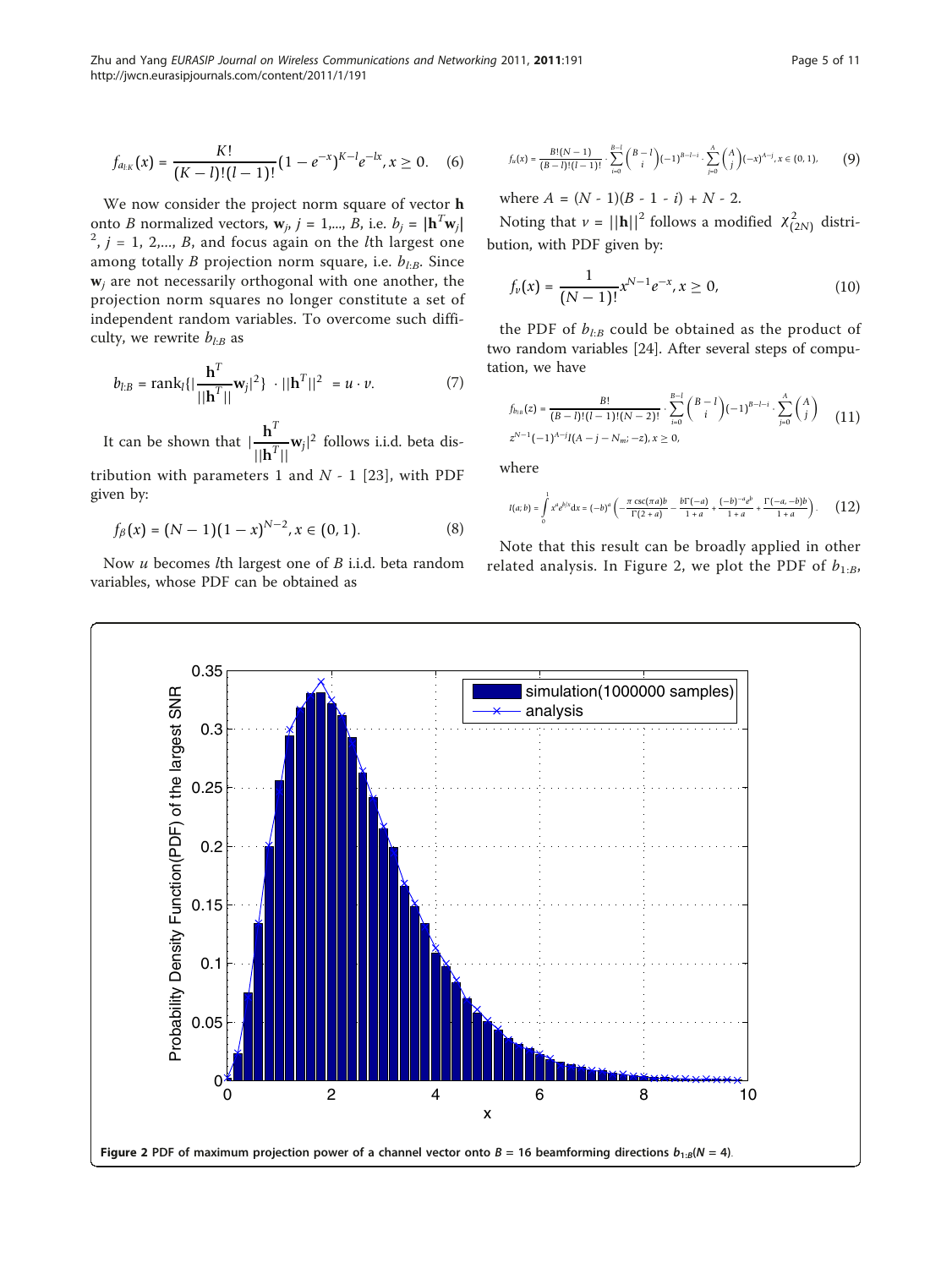and find that it matches perfectly with the simulation results.

#### 4.2. Sum-rate analysis

In this part, we analyze the ergodic sum-rate performance of the beamforming transmission schemes under consideration. The sum-rate of the proposed dual-cell random beamforming system can be calculated as

$$
R = \int_{0}^{\infty} \log_2(1+\gamma) (f_{\gamma_1}(\gamma) + f_{\gamma_2}(\gamma)) d\gamma.
$$
 (13)

where  $f_{\gamma_1}(\gamma)$  and  $f_{\gamma_2}(\gamma)$  are the PDF of received SINR of the selected users in cell 1 and 2, respectively. We now derive the exact statistics of the selected users' SINRs.

1) SRB: Due to the symmetry, let us consider the received SINR of selected user by  $BS<sub>1</sub>$ , as given in (2), which can be rewritten as

$$
\gamma_1 = \frac{\max_i |\mathbf{h}_{1i}^T \mathbf{w}_1|^2}{|\mathbf{h}_{2i}^T \mathbf{w}_2|^2 + \rho} = \frac{a_{1:K_1}}{n_i + \rho},
$$
(14)

where  $\rho$  is the normalized noise power, equal to  $N_0/E_s$ .  $n_i$  follows the chi-square distribution with 2 degrees of freedom, whose common PDF is represented as

$$
f_{n_i}(x) = \frac{1}{\delta^2} e^{-1/\delta^2 x}.
$$
 (15)

And the PDF of  $a_{1:K_1}$  was given in (6), with K changed to  $K_1$ . Noting the independence of  $n_i$  and  $a_{1:K_1}$ , the PDF of  $\gamma_1$  can be calculated using the PDFs of  $n_i$  and  $a_{1:K_1}$ , as [\[22\]](#page-10-0),

$$
f_{\gamma_1}(x) = \int_{0}^{\infty} (z+\rho) f_{a_{1:K_1}}(x(z+\rho)) f_{n_i}(z) dz.
$$
 (16)

After carrying out the integration with proper substitutions, we have

$$
f_{\gamma_1}(x) = \frac{1}{\delta^2} \sum_{i=0}^{K_1-1} \left(-1\right)^{K_1-1-i} K_1 \times e^{-\rho(K_1-i)x} \cdot \left(\frac{\rho}{K_1 x-ix+\frac{1}{\delta^2}}+\frac{1}{\left(K_1 x-ix+\frac{1}{\delta^2}\right)^2}\right). \tag{17}
$$

2) IA-RB: Again due to symmetry, we consider PDF of the received SNR at the selected user by  $BS_2$ , which was given in (4) as the maximum of  $K_2$  independent random variables, defined as

$$
\gamma_j' = \frac{|\mathbf{h}_{2j}^T \mathbf{w}_2|^2}{|\mathbf{h}_{1j}^T \mathbf{w}_1|^2 + \rho} = \frac{p}{q_j + \rho}.
$$
 (18)

Note that  $p$  term follows i.i.d.  $\chi^2_{(2)}$  distribution over *J* , with PDF

$$
f_p(x) = e^{-x},\tag{19}
$$

and  $q_j$  term are i.i.d. with  $\chi^2_{(2)}$  distribution over  $\mathcal{J}$ , but with variance  $\delta^2$ , whose PDF is the same as (15).

Following the similar steps as for SRB, we can obtain the PDF of  $\gamma'_j$ ,  $f_{\gamma'_j}(\cdot)$ , as

$$
f_{\gamma'_{j}}(x) = \frac{1}{\delta^{2}} e^{-\rho x} \left( \frac{\rho}{x + 1/\delta^{2}} + \frac{1}{\left(x + 1/\delta^{2}\right)^{2}} \right).
$$
 (20)

It follows the CDF of  $\gamma'_j$ , denoted by  $F_{\gamma'_j}(\cdot)$  is given by

$$
F_{\gamma'_{j}}(x) = \int_{0}^{x} f_{\gamma'_{j}}(\gamma) d\gamma = \frac{1}{\delta^{2}} \left( \frac{e^{-\rho x}}{-x - 1/\delta^{2}} + \delta^{2} \right). \tag{21}
$$

Finally, the PDF of  $\gamma_2$  is obtained as,

$$
f_{\gamma_2}(x) = K_2[F_{\gamma_j'}(x)]^{K_2 - 1} f_{\gamma_j'}(x). \tag{22}
$$

3) LC-RB: Based on the notation introduced in previous subsection, the first user's SINR, can be written as,

$$
\gamma_1 = \frac{\max_i |\mathbf{h}_{1i}^T \mathbf{w}_1|^2}{\min_i |\mathbf{h}_{2i^*}^T \mathbf{w}_i|^2 + \rho} = \frac{a_{1:K_1}}{b_{B:B} + \rho}.
$$
 (23)

The PDF of both  $a_{1:K_1}$  and  $b_{B:B}$  can be obtained as the special case of the general result in (6) and (11), as

$$
f_{a_{1:K_1}}(x) = K_1(1 - e^{-x})^{K_1 - 1} e^{-x}, \tag{24}
$$

and

$$
f_{b_{BB}}(x) = \frac{B}{(N-2)! \delta^{2N}} \cdot \sum_{j=0}^{A} {A \choose j} x^{N-1} (-1)^{A-j} I(A-j - N_m; -z/\delta^2), \quad (25)
$$

respectively. Note that the element of vector **h**∗ <sup>2</sup>*<sup>i</sup>* has variance  $\delta$  here.

Consequently, the PDF of  $\gamma_1$  can be calculated in terms of PDFs of  $a_{1:K_1}$  and  $b_{B:B}$ , as

$$
f_{\gamma_1}(x) = \int_{0}^{\infty} (z+\rho) f_{a_{1:K_1}}(x(z+\rho)) f_{b_{B:B}}(z) dz.
$$
 (26)

The statistics of the received SINR at the selected user by  $BS_2$  is exactly the same as that of IA-RB scheme presented previously, with PDF given in (22).

#### 4.3. Numerical examples

In this section, we present and discuss selected numerical examples to illustrate the mathematical formalism on the sum-rate analysis of the proposed coordinated beamforming schemes. Noting that all the analytical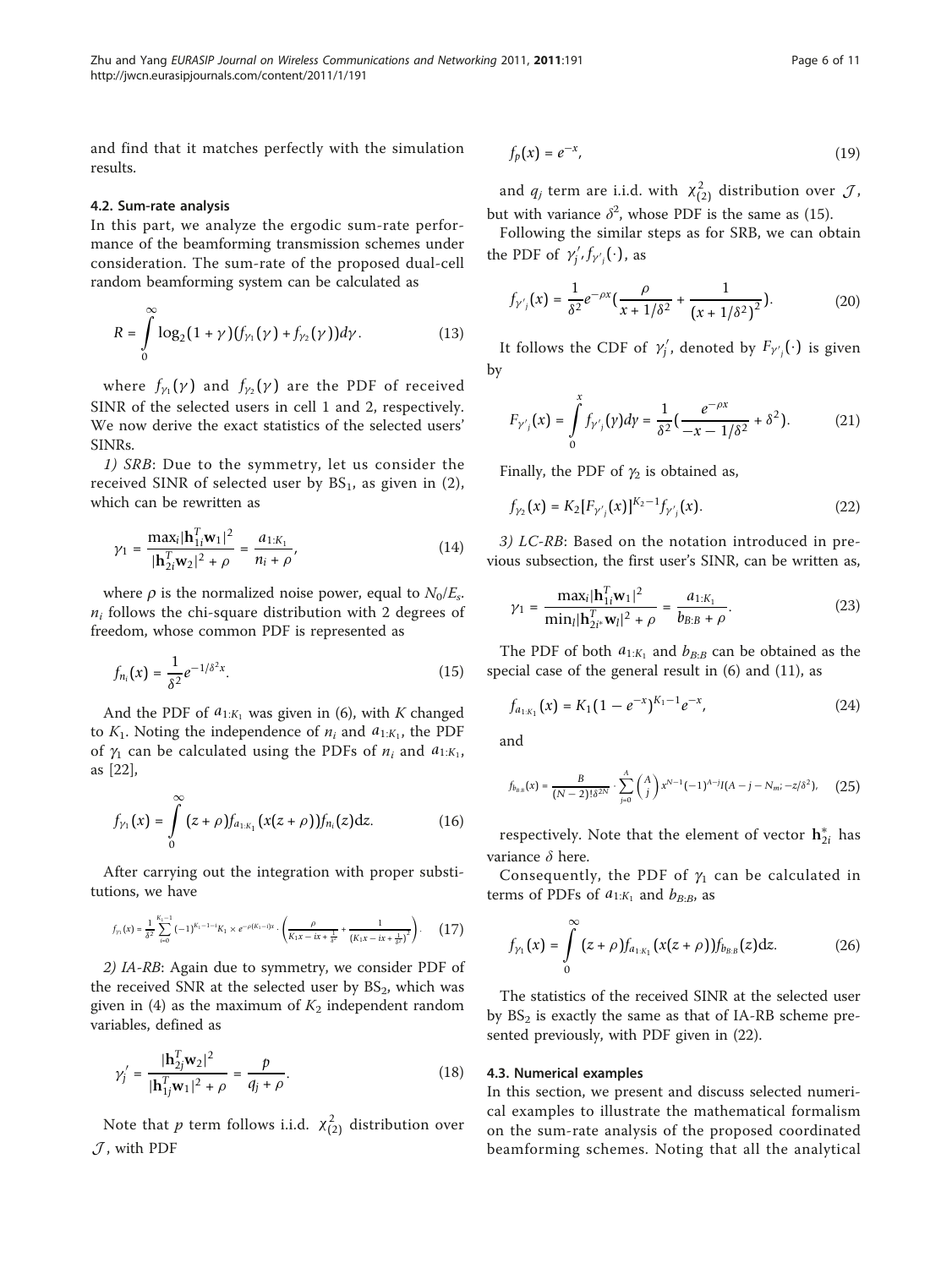results in this paper have been verified through Monte-Carlo simulation.

For comparison purpose, we also provide the simulation results of one of the popular conventional coordinated beamforming techniques with user selection, with CSI exchange between cells, which is called coordinated zero-forcing beamforming (CZF). Specifically, the CZF option relies on a simple multiuser scheduling method, i.e. to select the user with the largest channel vector norm square. After the full CSI sharing between two cells, the new 'super-BS' uses zero-forcing method to transform the interference channel into a MIMO broad-cast channel [\[3-5\]](#page-10-0). Suppose that  $\mathbf{h}_{1i^*}$  and  $\mathbf{h}_{2i^*}$  are the two selected user's channel vectors respectively in cell 1 and 2. Then, the beamforming vector  $w_1$  needs to satisfy the orthogonality condition  $\mathbf{h}_{1j^*}^H \mathbf{w}_1 = 0$  to cancel its interference for cell 2.

In Figure 3, we compare the single-cell achieved rates for three schemes under consideration as functions of the common number of users  $K = K_1 = K_2$ . The radius of each cell  $R$  is 1 km, the path loss exponent is 3.7, and both BSs are equipped with  $N = 4$  antennas. Both analytical-and simulation-based curves have been provided. It will be firstly observed that at high SNR regime (20 dB), CZF provides the best rate performance, due to its interference cancelation. And the cell 1 for LC-RB outperforms all the others, and can nearly approach CZF, especially when the volume of users is large enough. More specifically, under LC-RB, rate for cell 1 performs better than that for cell 2, owing to the effective interference control from  $BS_2$  to cell 1. When the channel SNR is low (5 dB) and the system is noise limited, LC-RB is still the best, while CZF performs the worst, since interference effect is trivial now.

## 5. Extension to non-identical average interference power case

As stated before, the identical average intercell interference power assumption only applies to the case that users are distributed along the cell boundary. In this section, we extend to the more general scenario, where users are randomly distributed in the cell coverage.

## 5.1. SINR analysis

1) SRB: For the non-identical interference case, the first selected user's SINR can still be as given in (17). On the other hand,  $n_i$ s are no longer identically distributed. The

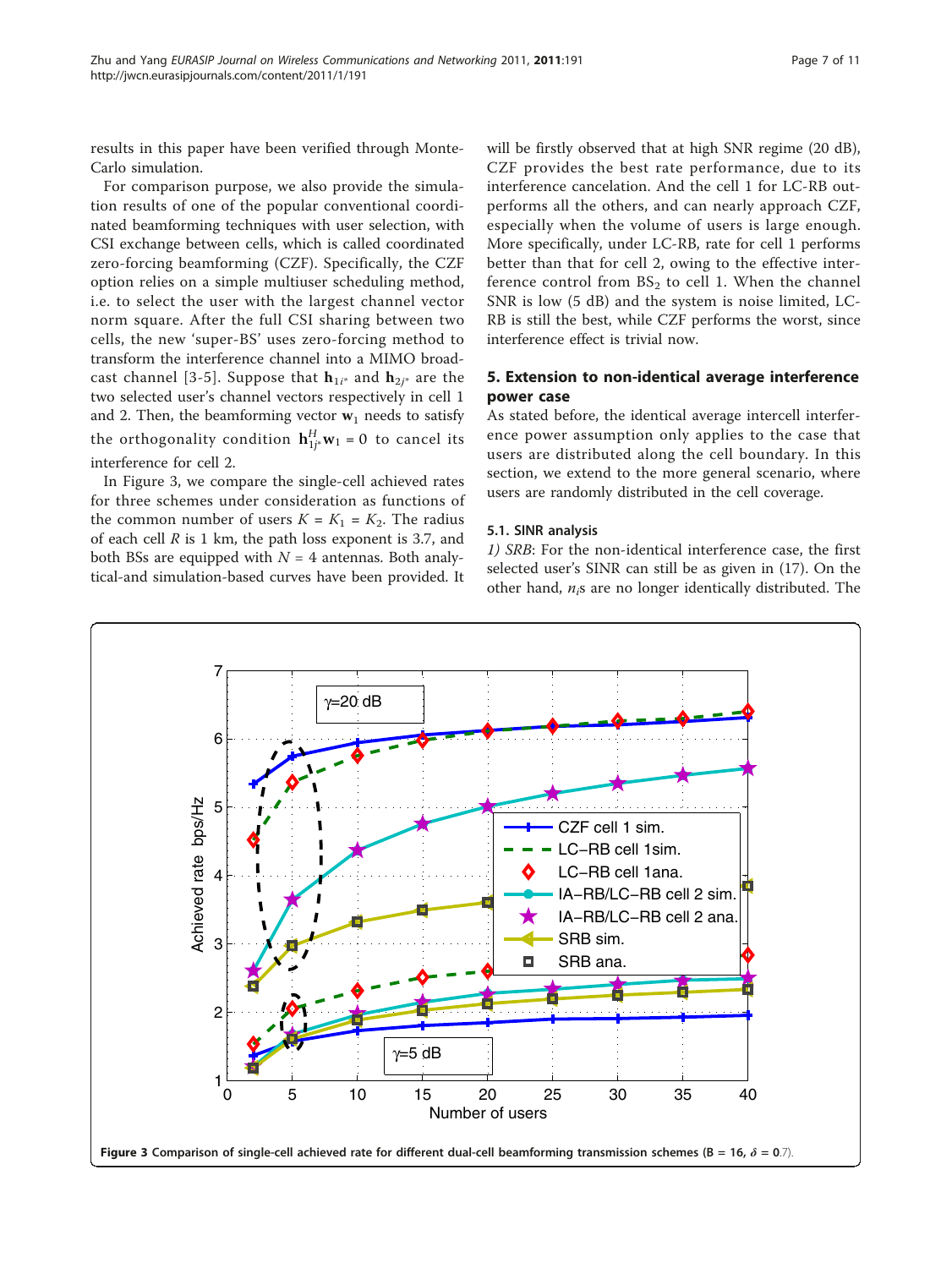PDF of  $n_i$  becomes

$$
f_{n_i}(x) = \frac{1}{\delta_i^2} e^{-1/\delta_i^2 x}.
$$
 (27)

After applying (27) into (17), we can obtain the PDF of  $\gamma_1$  as

$$
f_{\gamma_1}(x) = \frac{1}{\delta_i^2} \sum_{l=0}^{K_i-1} (-1)^{K_i-1-l} K_1 \times e^{-\rho(K_i-l)x} \cdot \left( \frac{\rho}{K_1 x - l x + \frac{1}{\delta_i^2}} + \frac{1}{\left(K_1 x - l x + \frac{1}{\delta_i^2}\right)^2} \right). \tag{28}
$$

2) IA-RB: For non-identical interference case,  $\gamma'_j$  in (18) are independent but not identically distributed. Specifically, the PDF of  $q_i$  becomes (15), but with parameter  $\delta_i$  instead of common  $\delta$ . Applying similar strategies as in (20) and (21), we can obtain the PDF and CDF of  $\gamma_j'$ for non-identical interference case as

$$
f_{\gamma'_{j}}(x) = \frac{1}{\delta_{j}^{2}} e^{-\rho x} \left( \frac{\rho}{x + 1/\delta_{j}^{2}} + \frac{1}{\left(x + 1/\delta_{j}^{2}\right)^{2}} \right),
$$
 (29)

and

$$
F_{\gamma'_{j}}(x) = \frac{1}{\delta_{j}^{2}} \left( \frac{e^{-\rho x}}{-x - 1/\delta_{j}^{2}} + \delta_{j}^{2} \right),
$$
 (30)

respectively. Therefore, we can obtain the PDF of  $\gamma_2$ , as,

$$
f_{\gamma_2}(x) = \sum_{k=1}^{K_2} \left( \prod_{j=1, j \neq k}^{K_2} F_{\gamma'_j}(x) \right) f_{\gamma'_k}(x).
$$
 (31)

3) LC-RB: In this case, the entries of  $\mathbf{h}_{2i^*}$  are i.i.d. with variance  $\delta_{i^*}$ . It follows that the PDF of  $b_{B:B}$  in (23) can be obtained as

$$
f_{b_{BB}}(x) = \frac{B}{(N-2)! \delta_i^{2N}} \cdot \sum_{j=0}^{A} {A \choose j} x^{N-1} (-1)^{A-j} I(A-j - N_m; -z/\delta_i^2), \quad (32)
$$

where  $I(\cdot; \cdot)$  was defined in (12). Applying (24) and (32) into (26), we can obtain the PDF of first selected user's SINR. Give the expression of  $f_{\gamma_1}$  after the substitution. That would make it easier to follow. Similar to identical interference case, the SINR PDF of the second selected user shares exactly the same expression as that of IA-RB scheme as given in (31).

#### 5.2. Numerical examples

Figure [4](#page-8-0) plots the sum-rate of three dual-cell transmission schemes for non-identical interference power case. It can be observed that LC-RB and IA-RB offer comparable performance gain over SRB at high SNR regime (20 dB), and the three share almost the same performance at low SNR regime (5 dB), owing to the tremendous noise effects. Moreover, the analysis results match perfectly with simulation results, which verifies our analytical approach. We also find the sum-rate gaps between LC-RB and the other two schemes are smaller than those for the identical interference power case. It attributes to the fact that the intercell interference for the user can be ignorable when the distance between the selected user and its neighboring BS is large,

The observation is further confirmed in Figure [5](#page-9-0), where we examine the effect of interference strength, characterized by the distance from the selected user of cell 1 to  $BS_2$ . At high SNR regime (SNR = 15 dB) and the system performance is interference limited. The smaller the distance is, the larger the gap between LC-RB and SRB gets, which shows the effectiveness of LC-RB on intercell interference control. And at medium and low SNR regime (SNR  $=$  5, 0 dB) when the overall system suffers from severe Gaussian noise, LC-RB and SRB share almost the same performance. The fact leads to the idea of adaptive implementation, to further reduce the coordination overhead while maintaining the same sum-rate performance, which will be presented in the next section.

### 6. Adaptive implementations

As stated above, there is a tradeoff between sum-rate performance versus coordination overhead between LC-RB and SRB scheme, especially when the interference is severe, i.e. the selected user is close to the neighboring BS. Specifically, if the neighboring BS is far away from the selected user, the BS may decide only to perform SRB without coordination. Later simulation results will address that through adaptive implementation, we have managed to further reduce the coordination load with only little rate performance loss for compensation. Noting that the decision-making process only depends on the distance information from the BS to the selected mobile user, the adaptive scheme is easy to implement. Note that the distance information is assumed to be shared between BSs during scheduling.

#### 6.1. Mode of operations

With adaptive implementation, the selected user of cell 1 will firstly estimate its distance to the neighboring BS based on the average interference power. If the distance is larger than a threshold, denoted by  $d_{TH}$ , and as such, the interference can be viewed as negligible, the user will suggest  $BS_1$  to perform SRB. Otherwise,  $BS_1$  will perform LC-RB so as to control the intercell interference. Note that only in the later case, the selected user of  $BS<sub>1</sub>$  needs to estimate the channel from the neighboring BS. Also, with the adaptive implementation, the coordination overhead is reduced and only used if necessary.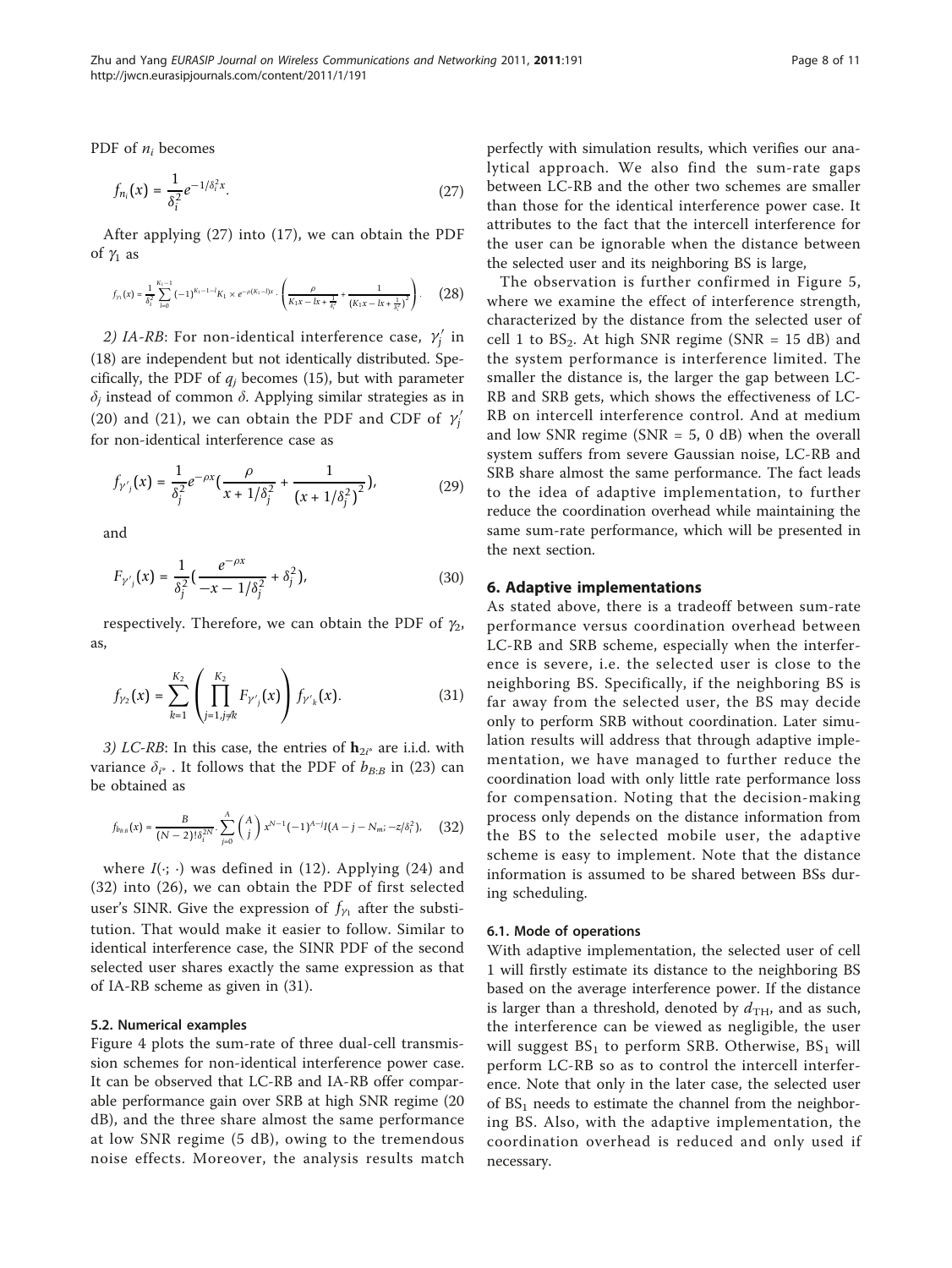<span id="page-8-0"></span>

#### 6.2. Coordination overload

We now quantify the average signaling overhead for coordinated beamforming with adaptive implementation. For the adaptive implementation, there are two styles of signaling message between the two BSs, depending coordination is needed or not. Specifically, if  $d > d$ <sub>TH</sub>, BS<sub>1</sub> sends one bit of information to BS2 to indicate no coordination is needed, else if  $d < d$ <sub>TH</sub>,  $BS_1$  sends the index of  $w_2$  in the codebook, plus one bit of coordination indicator, which leads to  $1 + \log_2 B$  bits of overhead signaling.

Based on these observations, we can easily calculate the coordination overload  $c$  for the adaptive implementation, as

$$
c = \frac{P_R}{\pi R^2} \left( \log_2 B + 1 \right) + \left( 1 - \frac{P_R}{\pi R^2} \right),\tag{33}
$$

where  $P_R$  is the area in  $BS_1$  that the coordination is needed, which can be calculated using some geometric analysis as

$$
P_R = \pi R^2 \frac{\theta_1}{\pi} + \pi d_{\text{TH}}^2 \frac{\theta_2}{\pi} - \frac{1}{2} (R^2 \sin(2\theta_1) + d_{\text{TH}}^2 \sin(2\theta_2)), \ (34)
$$

and

$$
\theta_1 = \arccos\big(\frac{5R^2 - d_{\text{TH}}^2}{4R^2}\big), \theta_2 = \arccos\big(\frac{d_{\text{TH}}^2 + 3R^2}{2R^2}\big). \tag{35}
$$

#### 6.3. Numerical examples

Figure [6](#page-9-0) presents the throughput of cell 1 and coordination overhead with the adaptive implementation, as the function of the normalized threshold  $d_{TH}$ , for various channel conditions. From Figure [6a,](#page-9-0) we can see that as  $d_{TH}$  increases, the throughput of cell increases as the system will invoke more coordination. Note that if  $d_{TH}$  $= 3R$ , the adaptive implementation is equivalent to the conventional LC-RB, and it reduces to SRB when  $d_{TH}$  = R. We also notice that the performance improvement with larger threshold is more significant for high SNR range when the system is more interference limited. From Figure [6b](#page-9-0), we can see that the coordination overload is also increasing as the threshold increases. Therefore, the threshold  $d_{TH}$  can be used to balance the tradeoff of throughput gain versus overhead signaling, especially when the system is within high SNR regime (e.g., 20 dB). And in medium and low SNR regime (e.g.,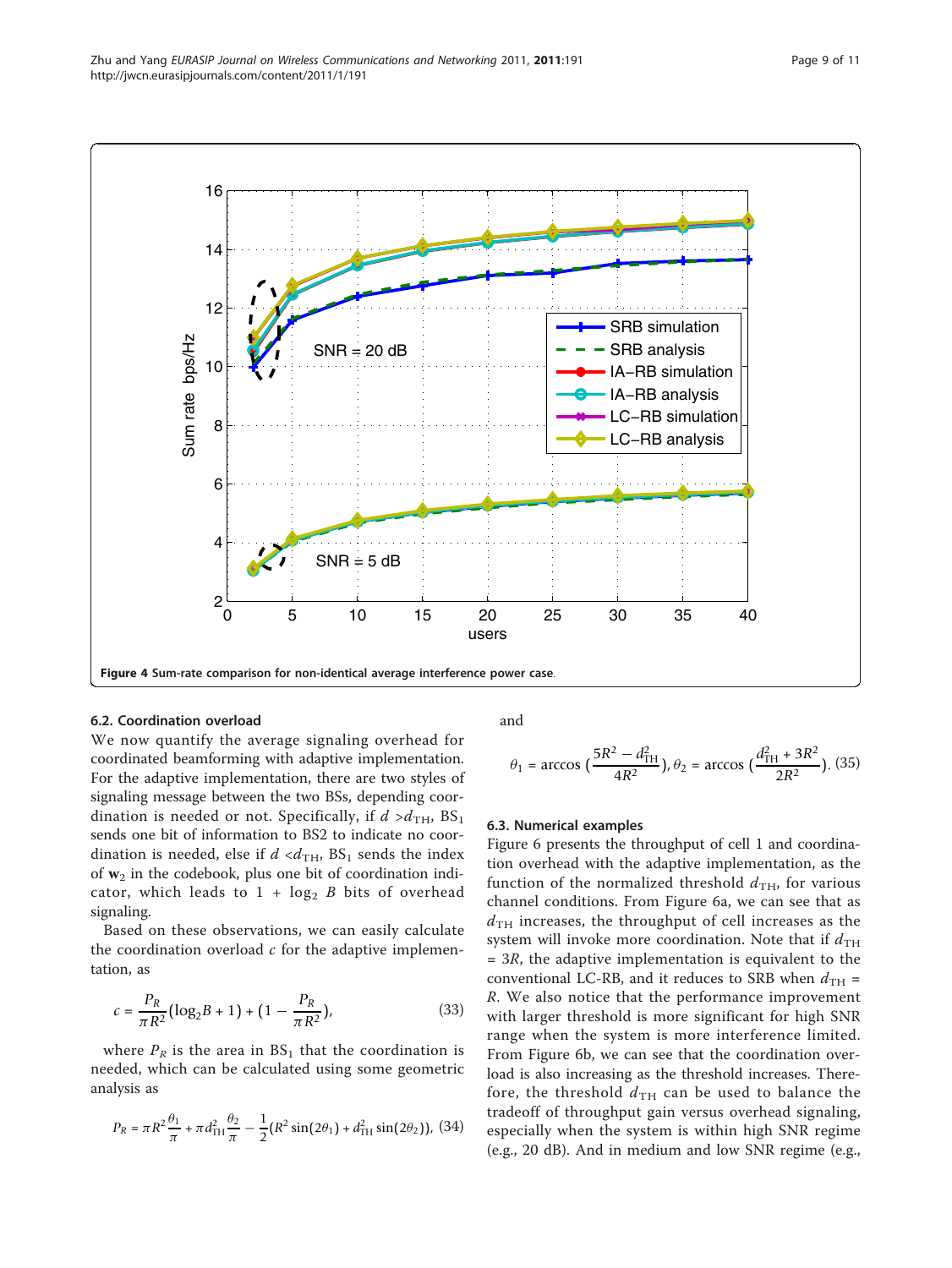<span id="page-9-0"></span>